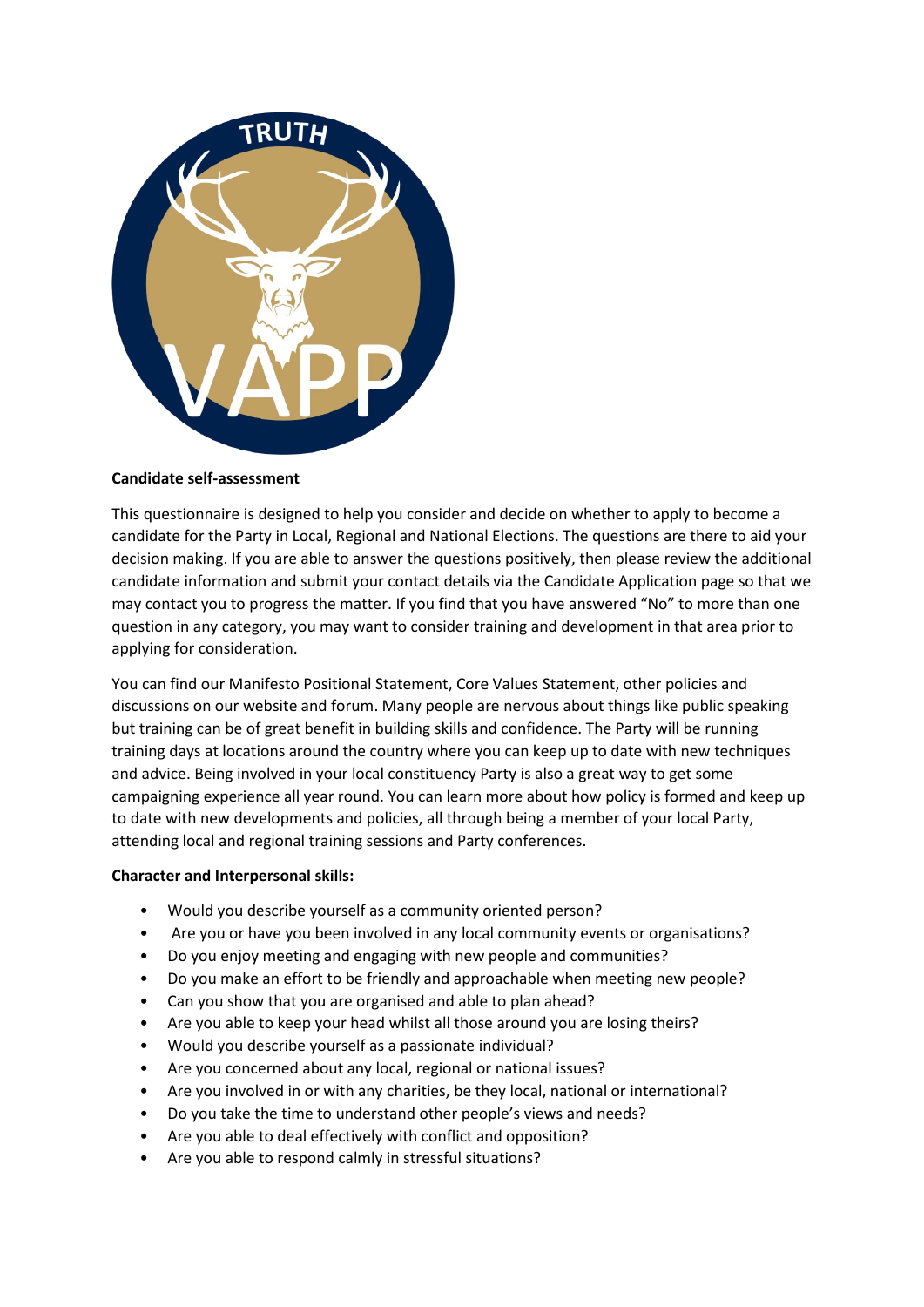- Do you have experience of participating in any charity, environmental or political campaigning events?
- Do you have any experience of fundraising events or election campaigning?
- Are you comfortable in the company of a variety of different types of individuals?
- Do you have the ability to see how national issues can be linked with areas of local concern?
- Are you able to work to strict timescales and deadlines?
- Would you consider yourself to be flexible?
- Do you have time and room in your life for a busy, demanding role?
- Are you able and willing to be accountable to the Party and the public?
- Are you financially stable?
- Are you able to budget and manage finance effectively?

## **Communication skills:**

- Are you able to use different styles of communication and tailor them to different audiences and occasions?
- Do you enjoy talking to people from all strata of society?
- Do you enjoy talking to people and addressing their concerns?
- Do you look for opportunities to tell people about what you and the Party is doing or able to do for them?
- Are you IT literate and able to use computers and social media?
- Do you feel able to communicate appropriately with journalists?
- Do you have any experience of writing letters to local or national media?
- Do you have any experience of public speaking or debating?
- Are you aware of the dangers of social media?
- Do you have any experience of being interviewed for radio or tv?
- Are you able to think on your feet and respond quickly and appropriately to questions on topical matters?
- Do you have experience of making the most of media opportunities in order to maximise charity, campaigns, publicity or Party profiles?
- Are you willing to undertake training in communications with others?

# **Leadership:**

- Do you have any experience of leading a group or groups of people?
- Are you able to inspire and motivate people to keep going, even when things are getting difficult?
- Are you able to listen to and take account of a diverse range of views and opinions?
- Are you able to work on your own initiative, as well as within a team?
- Are you able to make plans and implement them?
- Are you willing to gain experience of leading groups of people both in your professional and personal life?
- Are you willing to put the needs of others ahead of your own?
- Are you willing to look at long term solutions rather than work for short term gain?
- Are you willing to set an example to others in regards to your honesty, courage and integrity in both your public and private life?
- Are you willing, as an example to other politicians and the public, to be held fully accountable to the Party, the local electorate and the nation in regards to any service as a candidate or elected member?